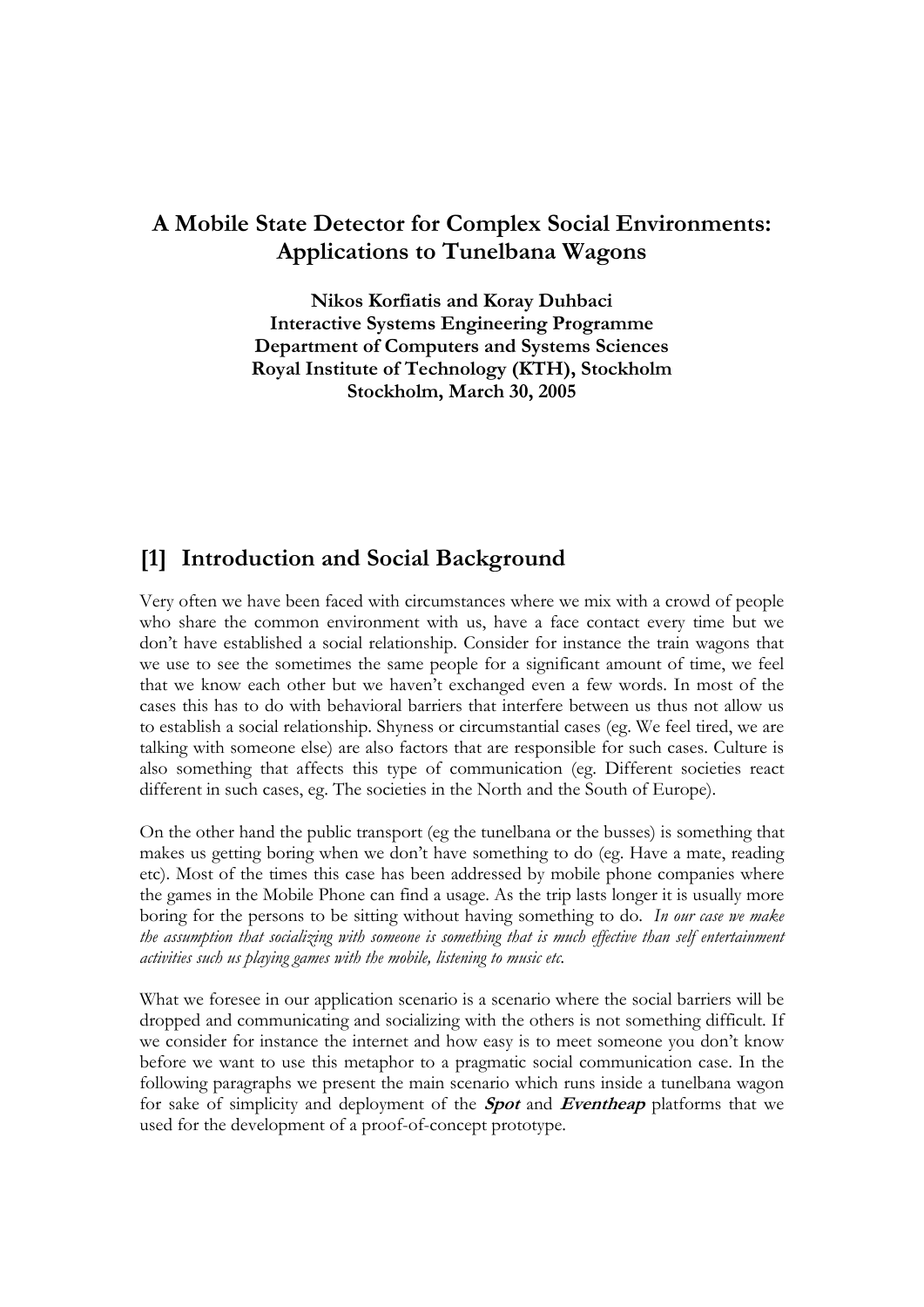## **[2] Scenarios of the proposed application**

*"Thomas after a very tough day of work in Erricson in Kista he is returning home in Hasselby Strand. Thomas uses the public transport to go to work so he needs to take the tunelbana everyday from Hasselby Strand to T-Centralen and reverse. He feels boring and he doesn't have his mp3 player to listen to some music or the radio. Instead of this he has his ipaq with the meetwagon application. He opens it and starts beaming available mates in the wagon. Because of the SPOT system he can figure where the available chatting mates are available by using the label on their spot location. He finds that there are other two ladies available for discussion. He uses the eventheap to send a notification to their devices and after some exchange of tokens they decide to seat altogether in an empy sit in the wagon". As the stations change the time passes very fast when he realizes that he is already in the centralen. Now in the trip to Hasselby Strand he will use again his device to meet some other interesting people.* 

The above scenario represents a successful deployment of our application. In that case the SPOT system is being used to mark and identify the wagon sits or positions. The person can express with a label about his/her status and publish it using the Spot.



**Figure 1: The Spot system is surrounding the wagon providing the web service with the id and the place where each client is deployed. The clients use the eventheap service to notify the others where they want to communicate.** 

After the sit is labeled with spot each client can access the labels using the provided web service. A search can be done to the label stream in order to identify the people that are available and where they are sitting. After the filtering of the people that have an "accept" status in socializing an event is being sent to their clients to notify them.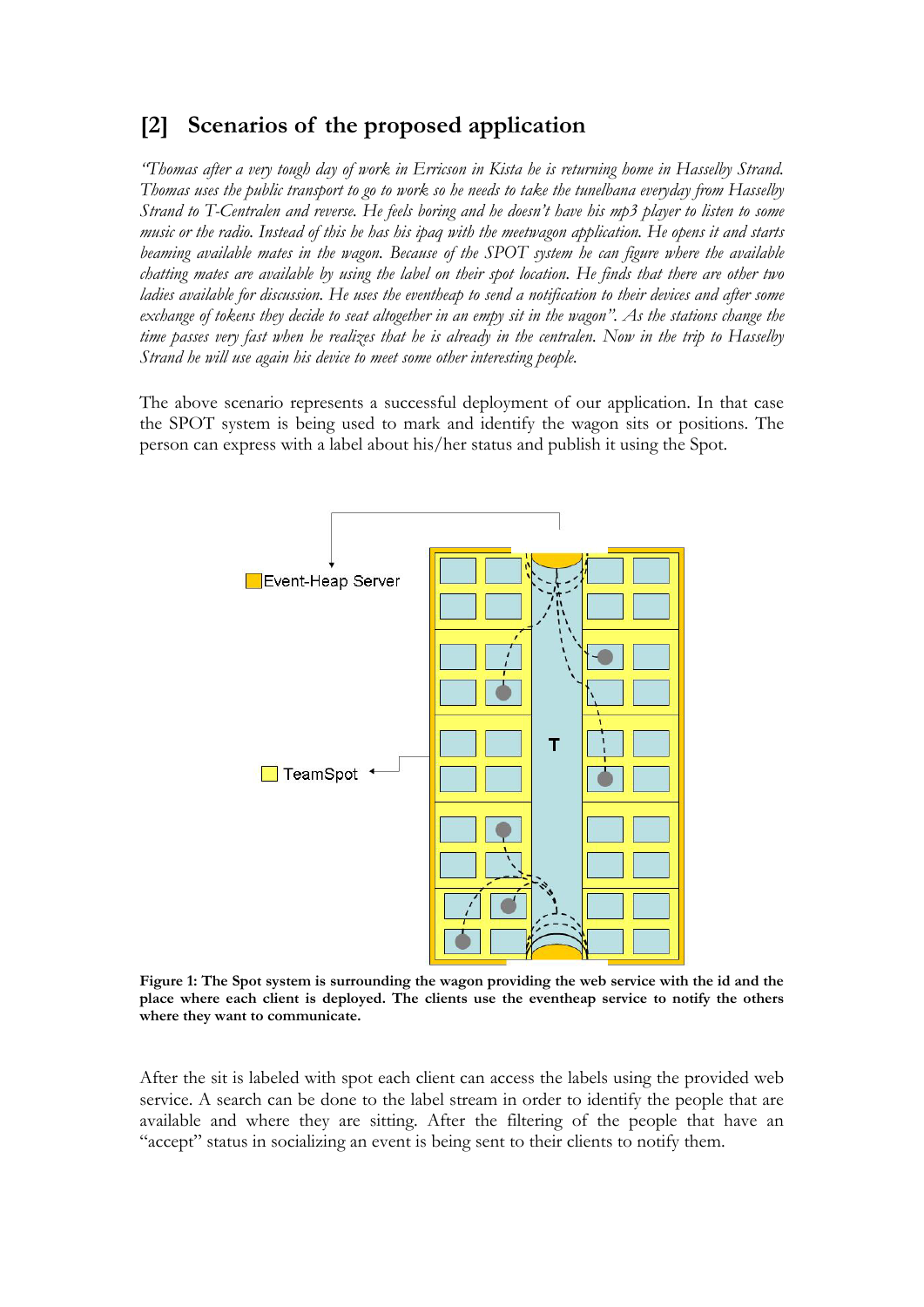

**Figure 2: The client sends an event with the EventHeap to the other clients available for discussion (green tags). Although in the system are registered other client not all of them are available for chatting (indicated with the red label). The final stage of the scenario is the interested mates to sit together** 

After the identification is being arranged the clients can sit together or search for other available mates in the wagon as the passenger change.

# **[3] Technical Implementation**

In order to provide a proof of concept implementation of the aforementioned scenario we used the SPOT and EventHeap systems acordingly

#### **Identifying location context using SPOT**

For this purpose we have extended the client.java in order to read information based on the wagon spot. In our architecture each wagon has been labeled before as a spot , identified by the spot client with information such us the sit and the wagon.

After the wagon and the sit is labeled as we change position we receive a stream as follows:

```
<SpotLabel>;labelname=no;label=7518;userid=4;spotid=49;isPublic=false;timest
amp=1109087062594;</SpotLabel>;<SpotLabel>;labelname=Name;label=near the
door not available
lt;userid=4;spotid=49;isPublic=false;timestamp=1109087055472;</SpotLabel>;<S
potLabel>;labelname=window sit wagon 
availiable;label=something;userid=4;spotid=49;isPublic=false;timestamp=11090
94635010;</SpotLabel>;</SpotProfile>
```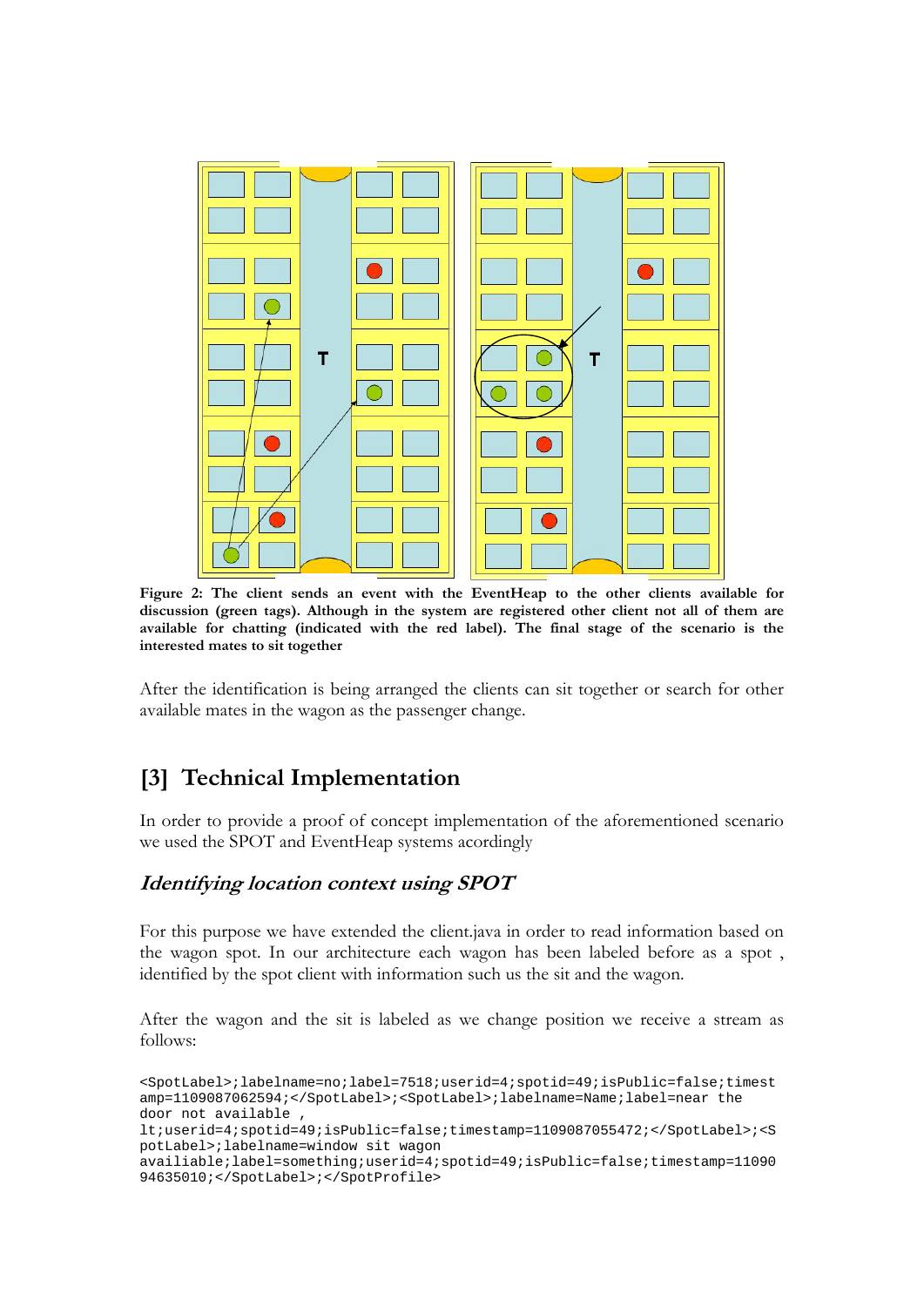We then use the following method to get information about the available clients and their location.

```
public vector availiableclient ; 
public void checkAvailiableMates(String message) 
\{ SpotLabel[] clientsConnected = findlabel(message) ; 
           for (int k = 0; k<clientsConnected.length; k++)
\{ System.out.println("List of availiable clients") 
                 if("Availiable".indexof(clientsConnected[i])) 
\{getclientid(clientsConnected[i]) ;<br>}
 } 
 } 
      } 
      public void getclientid(String currentMessage) 
\{Vector = new Vector() i StringTokenizer tok = new StringTokenizer(currentMessage, 
"; = ");
            while(tok.hasMoreTokens()){ 
            String s = tok.nextToken(); 
            if(s.equals("<SpotLabel>")){ 
                SpotLabel spotlabel = new SpotLabel();
                 String str = ""; 
                 while(!(str = tok.nextToken()).equals("</SpotLabel>")) 
\{ if(str.equals("userid") 
 { 
                         availiableclient.add(tok.nextToken().toString()) 
; 
 } 
 } 
 } 
 } 
      return availiableclient ; 
 }
```
After we obtain the list with the available clients we need to notify them if are accepting chatting now.

### **Notifying Mates using the EventHeap**

After we get the array with the available mates we make a multicast type event sending to the available clients for chatting. We access the previously loaded

```
public void notify clients 
{ 
        ListIterator mates = availiableclient.listIterator(); 
       while (mates.hasNext()) { 
try{ 
       // Connect to EventHeap 
      EventHeap myHeap=new EventHeap(args[0]);
       // Create event, set the event type, and add a field 
      Event myEvent=new Event();
       myEvent.setEventType("SimpleEvent"); 
       myEvent.addField("Chatting from client "+availiableclient[k, 
String.class, Event.VIRTUAL, Event.FORMAL); 
       // Loop getting and printing events 
       while(true) {
```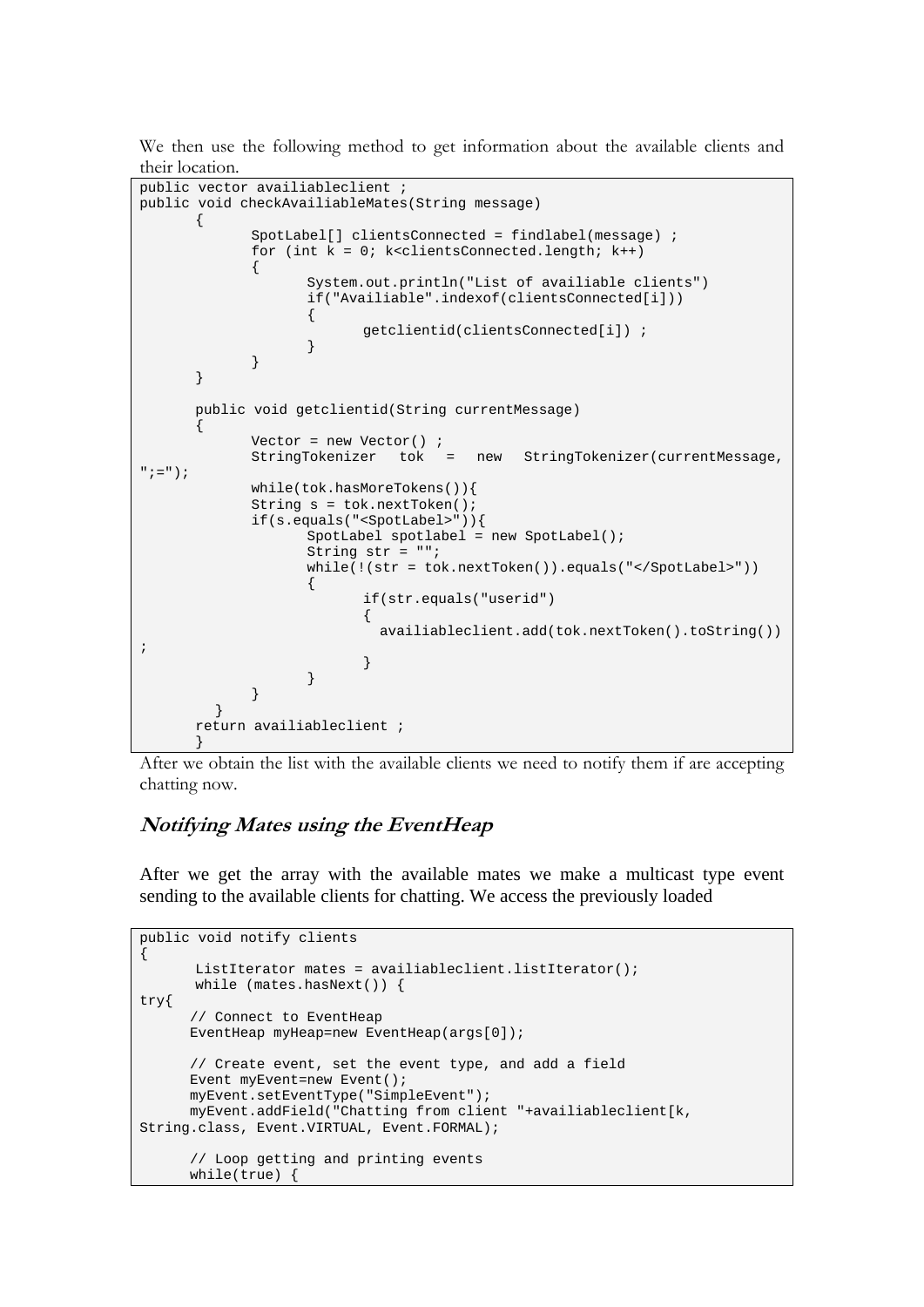```
 Event retEvent=myHeap.waitForEvent(myEvent); 
      System.out.println("**\n**\n**\n**\nGot message: " +
                      retEvent.getPostValue("Interest for chatting ?") + 
                        "**\n**\n**\n**");
 } 
    } 
    catch(EventHeapException e) { 
      e.printStackTrace(); 
    } 
       } 
       catch (ArrayIndexOutOfBoundsException f) 
\{ System.out.println("No value at element"); 
       statLbl.setText(" error "); 
 } 
    } 
}
```
Each client listens for an event that will be sent from the multicasting client and can respond also.

## **[4] Further Implementation and Future Directions**

One significant disadvantage of our application is that we have to mark each time the seat and the label that we are situated. Also the accuracy of the spot system in the current state is not enough for a small place like the tunelbana wagon. A more professional approach could use Bluetooth to construct an adhoc wireless network and establish a communication chanell between all the clients without demanding a significant infrastructure to be implemented since Bluetooth is available in a wide range of platforms and devices.

## **Appendix: Deployment of Alternative Scenarios**

#### **Alternate 1**

A group of students is going to meet for lunch. Every student is using IPAQ and connected to one of the hotspots in the campus. All students are studying on different buildings on a very big campus. Our application detects each student's current location and suggests a meeting place based upon criteria such as traveling time. So application suggest most efficient meeting place.

We can use Spot application to detect other user's location. OthersLocation.class (provided by Li Wei) helps us to get the latest location of someone and when someone connected to system.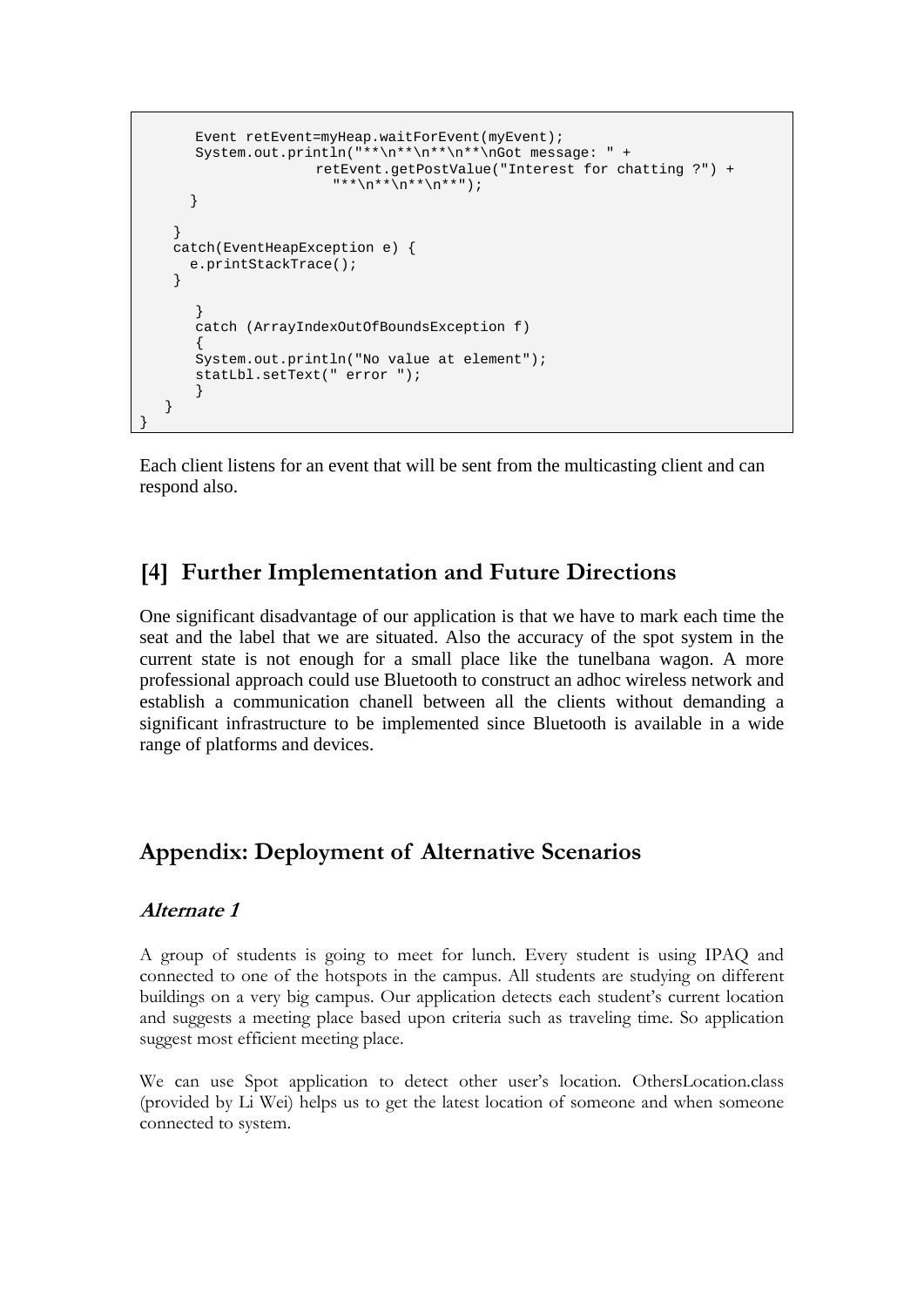When we get username and locations of the users, we post this information to EventHeap server. We assume that EventHeap has a database to store all spot locations. This database will help us to write a code for calculating distance between two spots. In our scenario there will be more than one user, so server application will calculate the middle point of the shape which is formed by connecting spots of users. This middle point will be the most effective meeting point for users. But we should add a proximity value to extend our meeting points. If there is no place to go for lunch at the point defined by the system, application should offer an alternative place. When meeting point is decided by one user, other participants will receive a message for the meeting place through EventHeap